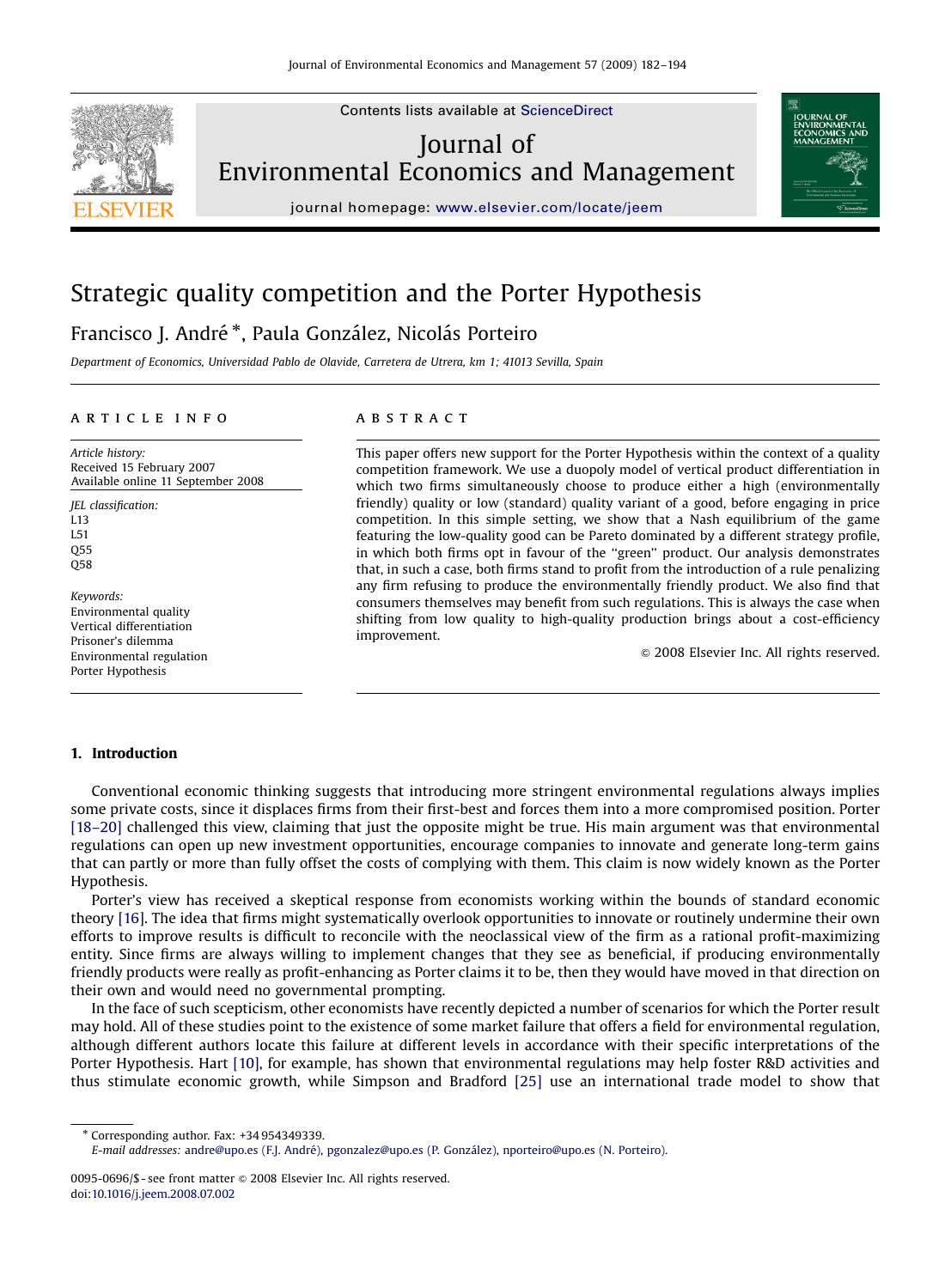tightening regulations may help shift profits from foreign to domestic firms because of the presence of international externalities. Similarly, Rothfels [\[23\]](#page--1-0) demonstrates that enforced compliance with an environmental standard can push domestic firms to become leaders in the ''green'' market, thereby boosting their competitiveness vis-a-vis foreign rivals.

Some intra-firm mechanisms through which environmental regulations can induce firms to make use of profitenhancing innovations have also been studied. In this vein, Xepapadeas and de Zeeuw [\[27\]](#page--1-0) conclude that more stringent environmental regulations can induce firms to downsize and modernize, while Popp [\[17\]](#page--1-0) shows that firms tend to undertake risky R&D projects (many of which turn out to be ex post profitable) only when regulations are in place. Ambec and Barla [\[2\]](#page--1-0) suggest that environmental regulations can help narrow the information gap between firms and managers. Finally, Mohr [\[14\]](#page--1-0) and Greaker [\[9\]](#page--1-0) discuss inter-firm mechanisms through which tougher environmental policies can push a group of firms to invest in new pollution abatement techniques. In their papers environmental policy can benefit competitiveness by solving a coordination failure among firms. The economic forces behind the results in [\[14,9\]](#page--1-0) are the closest to ours in the literature. As we will see, the mechanism behind our Porter-type result also rests on a coordination failure, that is, on the disparity between individual firms' incentives for adopting the new technology and the interests of the industry as a whole.

All these studies, like most of the related literature concerning the effects of environmental standards in industries (and most of the theoretical contributions to the Porter Hypothesis), have tended to focus exclusively on the supply side of the market.1 By contrast, we suggest here that market demand—consumer preferences—may also favour the creation of a regulated environment in which firms stand to benefit from the sale of higher quality products at higher prices.

We use a standard Bertrand duopoly model of vertical product differentiation in which two firms must simultaneously choose to produce either the environmentally friendly or the standard variant of a given product, and then engage in price competition. This model is similar to the one used by Gabszewick and Thisse [\[8\]](#page--1-0) and Shaked and Sutton [\[24\],](#page--1-0)<sup>2</sup> except that here we treat environmental quality as a discrete variable rather than a continuous one. This would seem to be in keeping with our application context, since firms usually determine the environmental quality of their products through a series of discrete decisions (regarding whether to use conventional or recycled paper, fossil fuels or renewable energy, etc.). Since firms only have access to a discrete set of options and thus cannot be perfectly precise when adjusting their quality choices to those of their competitors, in many cases all of the firms in the market will set exactly the same quality standard at equilibrium.<sup>3</sup> This feature of the model is a key determining factor to the emergence of a result in line with the Porter Hypothesis.

The economic rationale behind our findings can be summarized as follows. Let us assume that the firms are producing the standard variant (low environmental quality) of the good and that a new technique or innovation has recently become available, allowing for the production of the new, more environmentally friendly variant. In this context, each firm must decide whether to adopt the new technology or to stick with the old one. Since environmentally friendly products typically cost more to produce than do their standard variants, in an unregulated market many individual firms would most likely want to avoid making the foray into "green" production. While consumers are often willing to pay more for a cleaner product [\[26\]](#page--1-0), the higher production costs would still put these firms at a price disadvantage vis-a-vis their competitors, since the latter would then be free to capture a large portion of the market by offering cheaper, low-quality variants of the same good. Were this same case to unfold in the context of a regulated market in which all firms adopted the high-quality good, the result would be radically different. In this case, all of the firms would benefit from consumer willingness to pay higher prices and none would run the risk of being exploited by their competitors.

This situation corresponds to a prisoner's dilemma: the Nash equilibrium of the game is Pareto dominated by a different strategy profile that is not an equilibrium. In the framework presented here, environmental regulation can motivate all firms to shift into "green" production in such a way that both the environment and the firms themselves are better off (hereafter denoted as a win–win situation). $4$ 

Economists have tended to support the Porter Hypothesis on the grounds that innovation sometimes leads to less costly production methods [\[20\].](#page--1-0) However, we suggest here that a win–win situation can arise even when the switch to environmentally friendly goods causes an increase in production costs. ''Green'' goods can be more expensive to produce, either because they require an initial investment in new materials and technologies or because they yield higher marginal costs. While the nature of the cost change is not crucial to obtain a win–win result, it is influential in determining to what extent regulation will ultimately have an impact on consumers. If firms incur higher marginal costs as a result of their decision to improve the environmental quality of their products, then prices will increase reflecting both the larger willingness to pay by consumers and the cost increment. Thus, in certain situations the improved quality of the

See, e.g., [\[22, p. 281\]](#page--1-0). One exception is [\[23\]](#page--1-0), where the valuation of environmental quality by consumers is explicitly considered.

<sup>&</sup>lt;sup>2</sup> This kind of model has recently been applied to the study of environmental quality [\[1,11\]](#page--1-0).

<sup>&</sup>lt;sup>3</sup> This contrasts with the results for models of price-quality competition with continuous quality, in which the equilibrium always involves a certain degree of product differentiation [\[8,24\].](#page--1-0)

<sup>&</sup>lt;sup>4</sup> The following scenario can serve to illustrate our mechanism. In the late 1990s, the European Union prohibited the production of leaded-petrol cars in Europe. Prior to that event, any manufacturer was free to focus its production exclusively on unleaded-petrol cars. Those who did so may have been putting themselves at a competitive disadvantage relative to their competitors, however, which continued to produce the less costly leaded-petrol cars. The regulation forced all the manufacturers to produce only unleaded-petrol cars. In this market, a win–win situation would emerge if, after the regulation, firms' profit increased because all the firms could benefit from consumers' higher willingness to pay for unleaded-petrol cars, without putting themselves at a cost disadvantage with respect to competing firms. The regulation of CFCs in the Montreal Protocol may represent a similar situation.